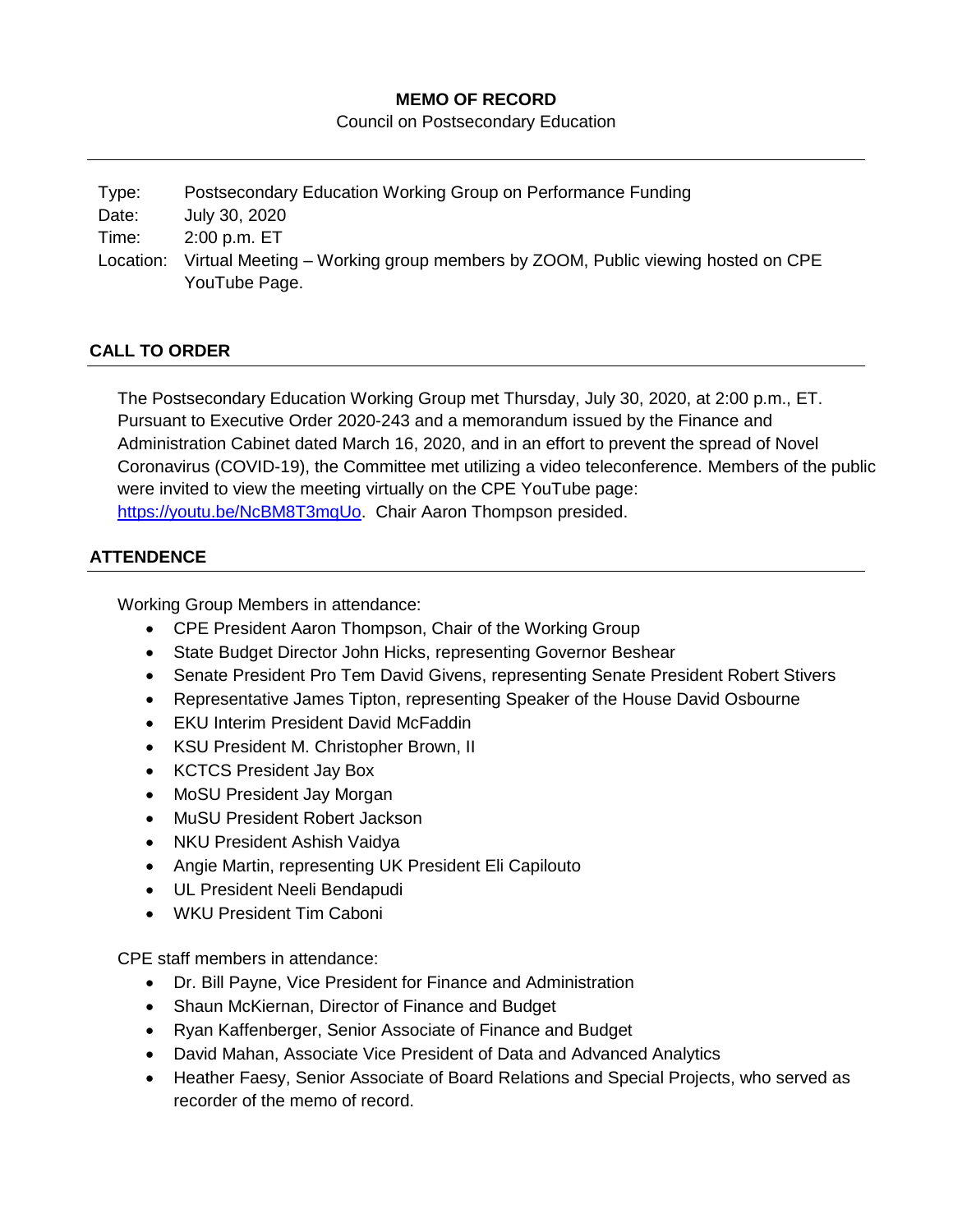#### **INTRODUCTION**

CPE President Aaron Thompson provided an overview of the working group, including its roles and responsibilities and proposed timeline of its work and meetings. The group agreed to meet the first Wednesday of each month at 9:00 a.m. ET throughout the end of the year or until the group's work is complete.

Prior to the meeting, the working group members were provided with a copy of the 2016 report submitted to the Governor and the fiscal year 2020-21 distribution of funds per the model established. These were not reviewed during the meeting.

### **BACKGROUND INFORMATION**

CPE President Thompson provided background information regarding the impetus for the new model and how the goals for higher education in Kentucky have complemented the model. The working group was reconvened by legislative mandate to determine if the comprehensive funding model is functioning as expected, identify any unintended consequences of the model, and to recommend any adjustments to the model.

Dr. Bill Payne reviewed the major decisions points the group considered during the development of the model in 2016 and reviewed the components and metrics used to measure progress.

#### **TRENDS IN STUDENT SUCCESS METRIC DATA**

Dr. Payne reviewed the data trends toward student success over the last three years. Trends discussed included:

- Change in Bachelor's Degrees Produced by Degree Type
- Change in Student Progression at Targeted Credit Hour Thresholds
- Percent Change in KCTCS Credentials Produced by Type
- Percent Change in KCTCS Progression by Credit Hour Threshold
- STEM+H Bachelor's Degrees Produced (Total, By Sector, Five-Year Change and Cumulative Net Gain)
- Underrepresented Minority Bachelor's Degrees (Total, By Sector, Five‐Year Change and Cumulative Net Gain)
- Student Progression @ 30 Credit Hour Threshold (Total, By Sector, Five‐Year Change and Cumulative Net Gain)

### **PERFORMANCE FUNDING SURVEY RESULTS**

In June 2020, CPE asked the presidents of the 4-year and 2-year public institutions to complete a survey on the following areas:

- State level assessment of performance funding.
- Alignment of institutions' goals and state goals for higher education.
- Performance funding model calculations, metrics, and weighting.